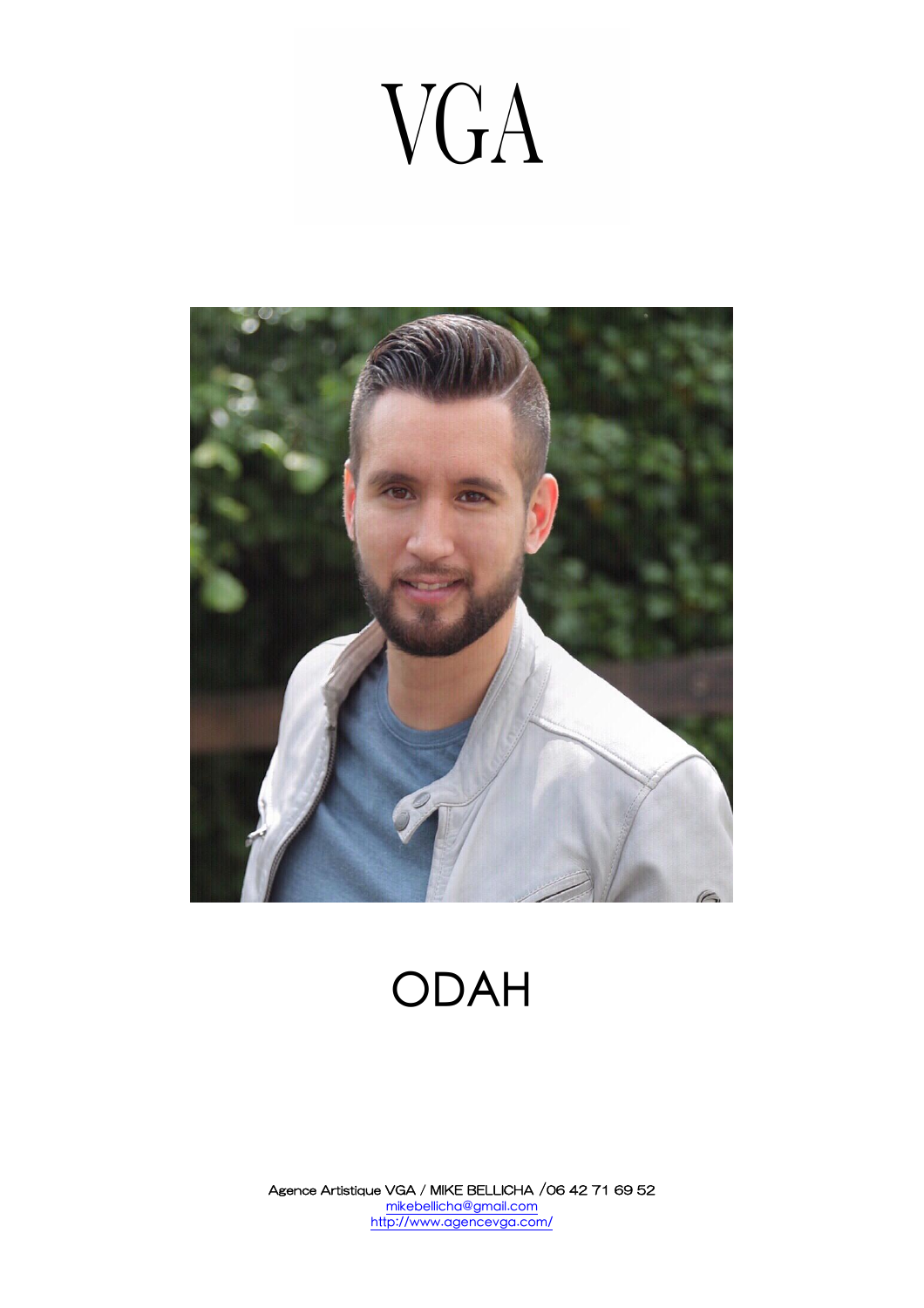# $VCA$

#### ODAH COMÉDIEN AGENT MIKE BELLICHA

### COMMUNAUTE

FACEBOOK - 700 000 FANS INSTAGRAM - 160 000 FOLLOWERS YOUTUBE - 150 000 ABONNÉS

**TELEVISION** 

2014-2015 - CHRONIQUEUR DANS « L'EXPRESSO » SUR BEIN SPORTS 2016 - PASSAGE AU « JAMEL COMEDY CLUB » SUR CANAL + 2017 - PASSAGE AU « FESTIVAL DE MONTREUX » SUR FRANCE 4 2017 - CHRONIQUEUR DANS « TELEFOOT » SUR TF1 2018 - PASSAGE AUX « FOUS RIRES DES CHEVALIERS DU FIEL » SUR C8 2018 - CHRONIQUEUR DANS « VIVEMENT DIMANCHE » SUR FRANCE 2 2017- AUJOURD'HUI - CHRONIQUEUR DANS « VENDREDI TOUT EST PERMIS » SUR TF1

## **THEATRE**

2015-2016 - « ODAH & DAKO » AU POINT VIRGULE 2016-2017 - « ODAH & DAKO » AU PALAIS DES GLACES 2017-2018 - « ODAH & DAKO » AU REPUBLIQUE 2018-2019 - « ODAH & DAKO » A LA CIGALE ET EN TOURNEE DANS TOUTE LA FRANCE

### FICTION FT DOUBLAGE

2018 - VOL 69 (SERIE EN TOURNAGE) - TEDDY 2018 - TARIFS DE NUIT (WEBSERIE) - LUI MEME 2019 **–** LE PARC DES MERVEILLES (FILM D'ANIMATION PARAMOUNT) - GUS